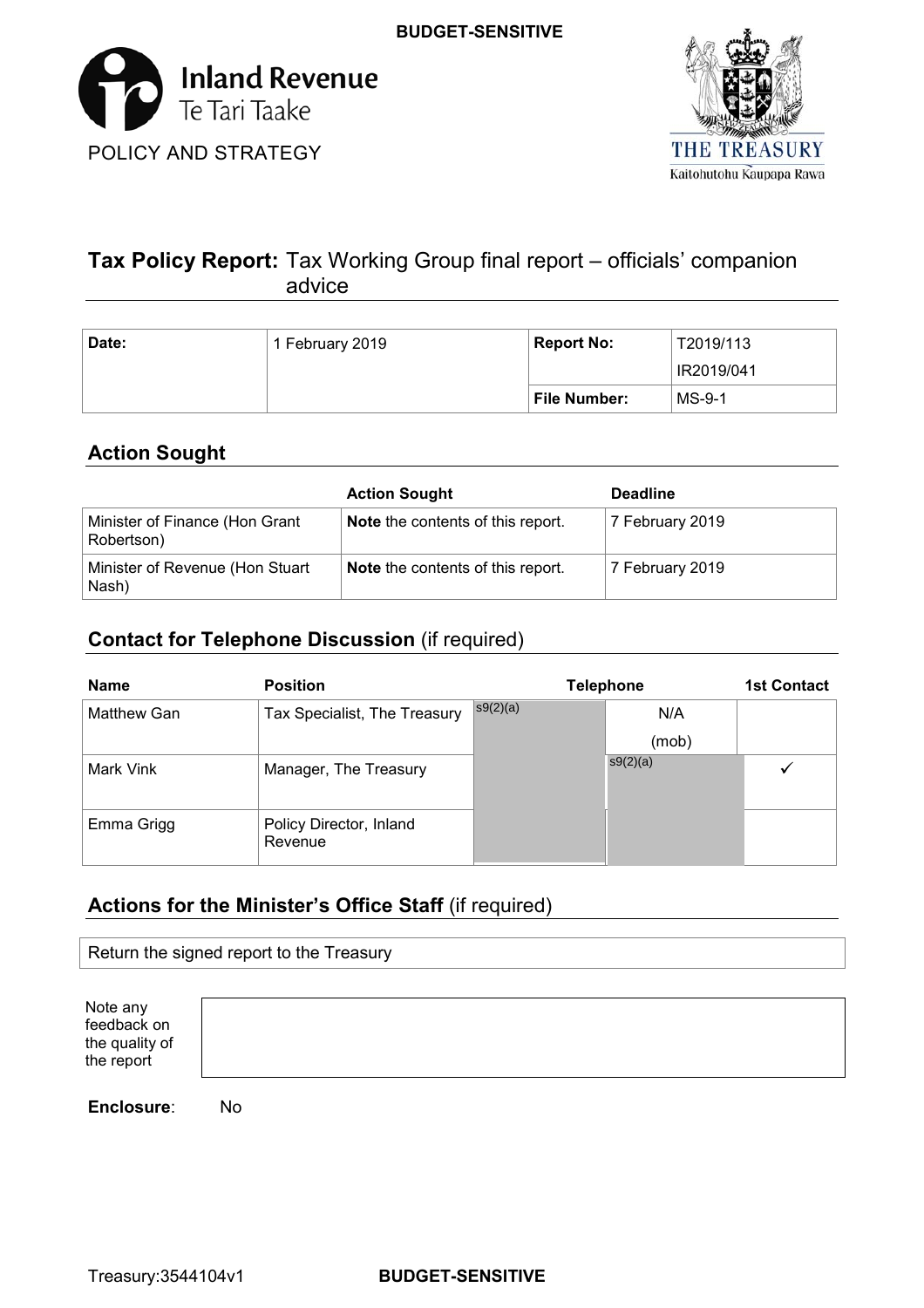# **Tax Policy Report:** Tax Working Group final report – officials' companion advice

## Executive Summary

 This report has been prepared to accompany the Tax Working Group's (TWG) final report which was delivered to you today. The purpose of our report is two-fold:

- 1. To summarise officials' high-level views on the key recommendations of the final report; and
- 2. To seek your direction on how we can best assist you in delivering a package of potential tax reforms to enact legislation by mid-2020.

#### **Officials' high-level views on the TWG final report**

 This report should be read in conjunction with our report of 14 December on the key reform measures being considered by the TWG (T2018/3429, IR2018/800 refers). Our views from that report still hold. Because we intend to provide you with more targeted advice on the key recommendations over the course of February, we have kept the discussion relatively brief in this report.

In summary:

|                | <b>Recommendation</b>                                                                                                                                                                                  | Officials' high-level view                                                                                                                                                                                                                                                                                          |
|----------------|--------------------------------------------------------------------------------------------------------------------------------------------------------------------------------------------------------|---------------------------------------------------------------------------------------------------------------------------------------------------------------------------------------------------------------------------------------------------------------------------------------------------------------------|
| <b>Capital</b> | The majority of the TWG (8 members)<br>support a broad extension of the<br>taxation of capital gains.<br>Projected to raise revenue of \$8.3<br>billion in first five years following<br>introduction. | Substantially improves<br>the<br>$\bullet$<br>fairness, sustainability<br>and<br>integrity of the tax system.<br>Some negative impact<br>on<br>٠<br>productivity and efficiency<br>(unless accompanied<br>by<br>complementary productivity and<br>efficiency-enhancing measures),<br>and adds complexity to the tax |
|                | A minority of the TWG (3 members)<br>would limit the extension to residential<br>rental property.<br>Projected to raise revenue of \$2.8<br>billion in first five years following<br>introduction.     | system.<br>Much less improvement to the<br>$\bullet$<br>sustainability<br>fairness,<br>and<br>integrity of the tax system than<br>the majority recommendation.<br>negative<br>Less<br>impact<br>$\bullet$<br>on<br>productivity and efficiency, and<br>adds less complexity, than the<br>majority recommendation,   |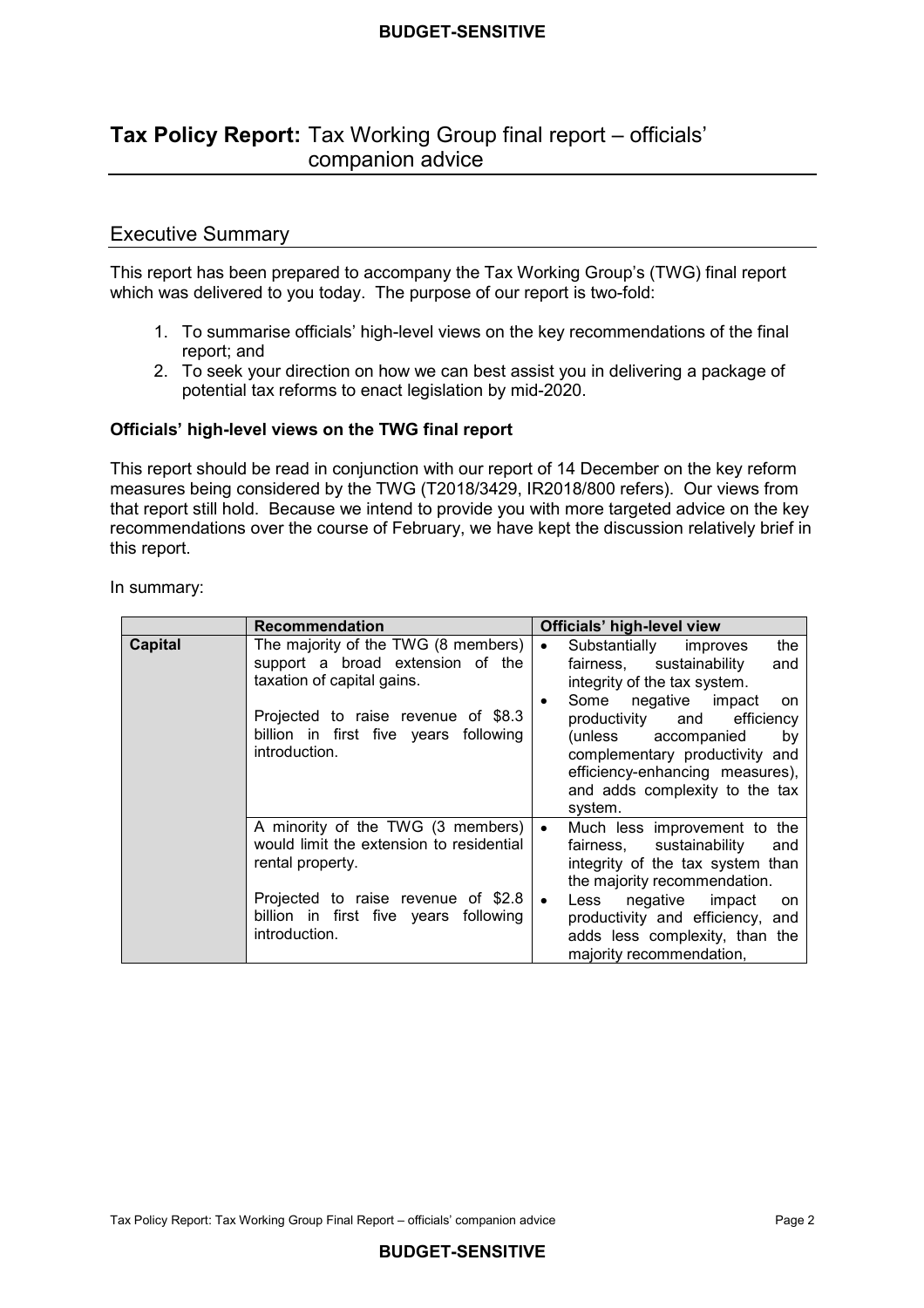| <b>Environmental</b>                         | The TWG has developed a policy<br>framework for assessing when to apply<br>environment taxes and highlighted<br>specific areas where there is scope to<br>use them.                                                             | of<br>the<br>Largely<br>supportive<br>recommendations and work is<br>already underway in a number of<br>areas.                                                                                                                                |
|----------------------------------------------|---------------------------------------------------------------------------------------------------------------------------------------------------------------------------------------------------------------------------------|-----------------------------------------------------------------------------------------------------------------------------------------------------------------------------------------------------------------------------------------------|
| <b>Business</b><br>measures                  | Consider measures to support the<br>productive economy, boost investment<br>reduce<br>compliance<br>costs,<br>and<br>including:                                                                                                 |                                                                                                                                                                                                                                               |
|                                              | Changes to the loss continuity<br>rules:<br>Changes to the treatment of 'black<br>hole' expenditure;<br>Reintroducing depreciation<br>on<br>buildings; and<br>Specific<br>options<br>reduce<br>to<br>business compliance costs. |                                                                                                                                                                                                                                               |
| <b>Retirement</b><br>savings<br>measures     | Consider four potential measures to<br>encourage people to save more for<br>retirement through KiwiSaver.                                                                                                                       | Measures would support lower<br>$\bullet$<br>If you wish to<br>income savers.<br>increase support for the lifetime<br>welfare<br>Ωf<br>lower-income<br>households, changes to tax and<br>welfare settings are likely to be<br>more effective. |
| <b>Personal</b><br>tax<br>income<br>measures | Several options have been considered.<br>The TWG only considered changes to<br>personal tax settings, as welfare<br>changes were beyond its scope.                                                                              | Consider changes to transfer<br>$\bullet$<br>settings alongside changes to<br>personal tax settings once the<br>Welfare Expert Advisory Group<br>(WEAG) has reported back.                                                                    |

 The projected revenue from a broad extension of the taxation of capital gains is \$8.3 billion in the first five years following its introduction. The TWG has developed four revenue-neutral tax packages with a range of complementary revenue-negative measures to illustrate the choices available to the Government depending on its priorities. The revenue-negative measures comprise a range of options covering personal tax, retirement savings, and business and housing measures.

 Government decisions on the environmental and ecological recommendations of the TWG are not expected to impact the fiscal parameters of the potential tax package.

## **Delivering a package of potential tax reforms to enact legislation by mid-2020**

 In order to meet the Government's timeline for enacting any significant tax-reform by mid- 2020 (to apply from 1 April 2021), you will need to make final policy decisions on key elements of proposed reforms over the next two months so that Cabinet approval can be sought in April and public consultation can begin through the release of a discussion document around May.

 The work in developing a tax package can be split into two broad interconnected workstreams:

- 1. Choices in extending the taxation of capital gains; and
- 2. Choices on a tax package including which complementary revenue-negative measures to adopt.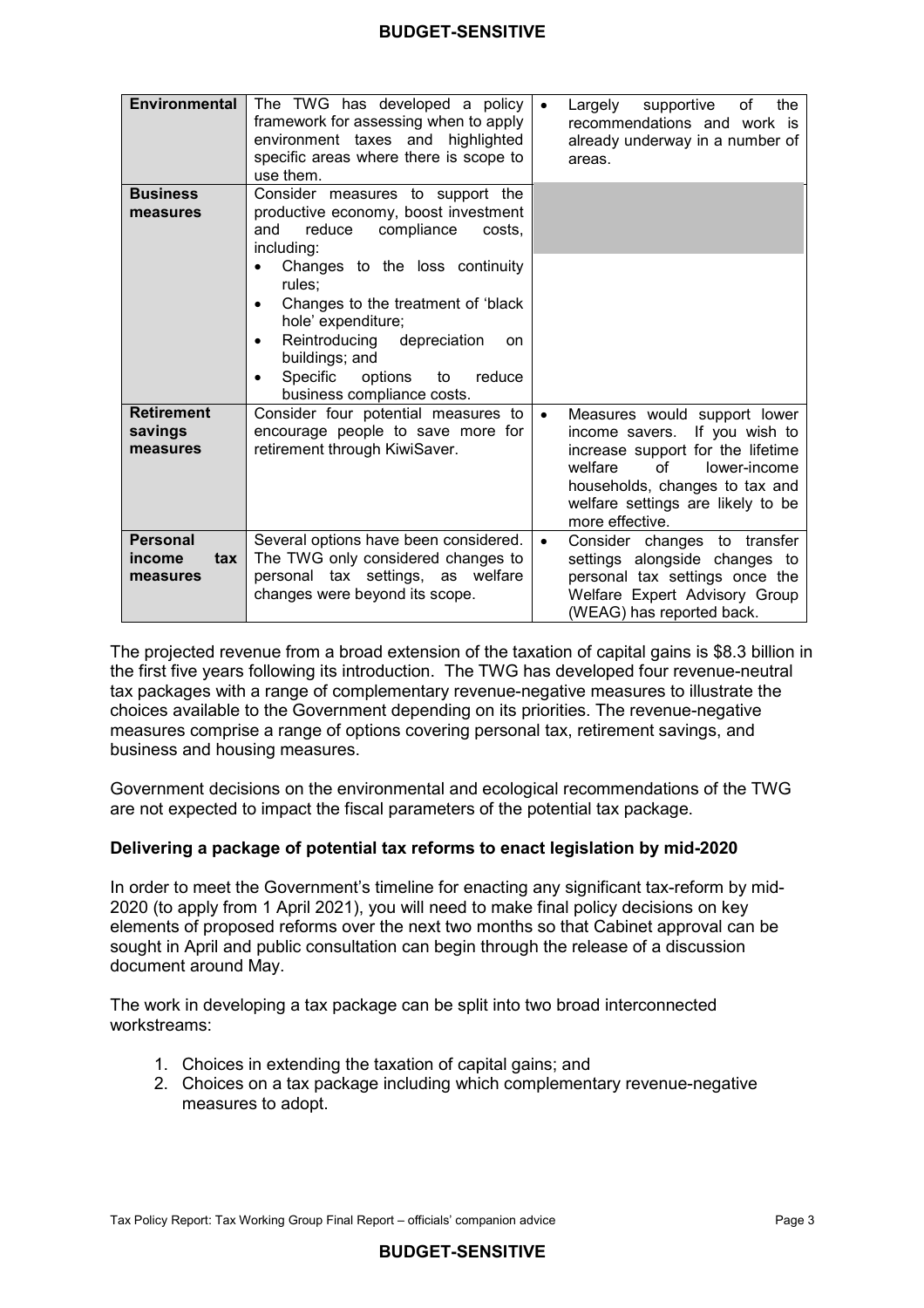The choices you make in extending the taxation of capital gains will determine the quantum of revenue you have to spend on any complementary revenue-negative measures. They may also impact the focus of any complementary measures you wish to adopt in seeking to improve the structure, fairness and balance of the tax system.

 To assist you in developing a tax package, we propose to provide you with a series of reports over February and early March and will discuss these further with you on 7 February. The initial reports will ask a series of questions that will help us develop the key design parameters for the extension of the taxation of capital gains and the wider tax reform package.

 We have also noted some initial questions in this report that the Minister of Finance may wish to discuss with officials at a scheduled meeting on 7 February (summarised in Annex A). We appreciate you may not yet be in a position to provide direction on many of these questions. However, any guidance you can provide at this stage will help us in tailoring future advice to assist you in the decision-making process.

 In developing a tax package, careful consideration needs to be given to the administrative implications of the package, especially given the significant amount of change associated with Business Transformation. We will provide advice on administrative implications in our ongoing reporting.

## **Table of recommendations**

 The TWG has made many recommendations in the final report. This report only provides high-level comment on some of those recommendations. We will provide a table summarising our high-level views on all the TWG recommendations (excluding the extension of the taxation of capital gains) in the week of 4 February. We will discuss the TWG recommendations in respect of an extension of the taxation of capital gains in a separate report in advance of the Joint Ministers' meeting on 12 February.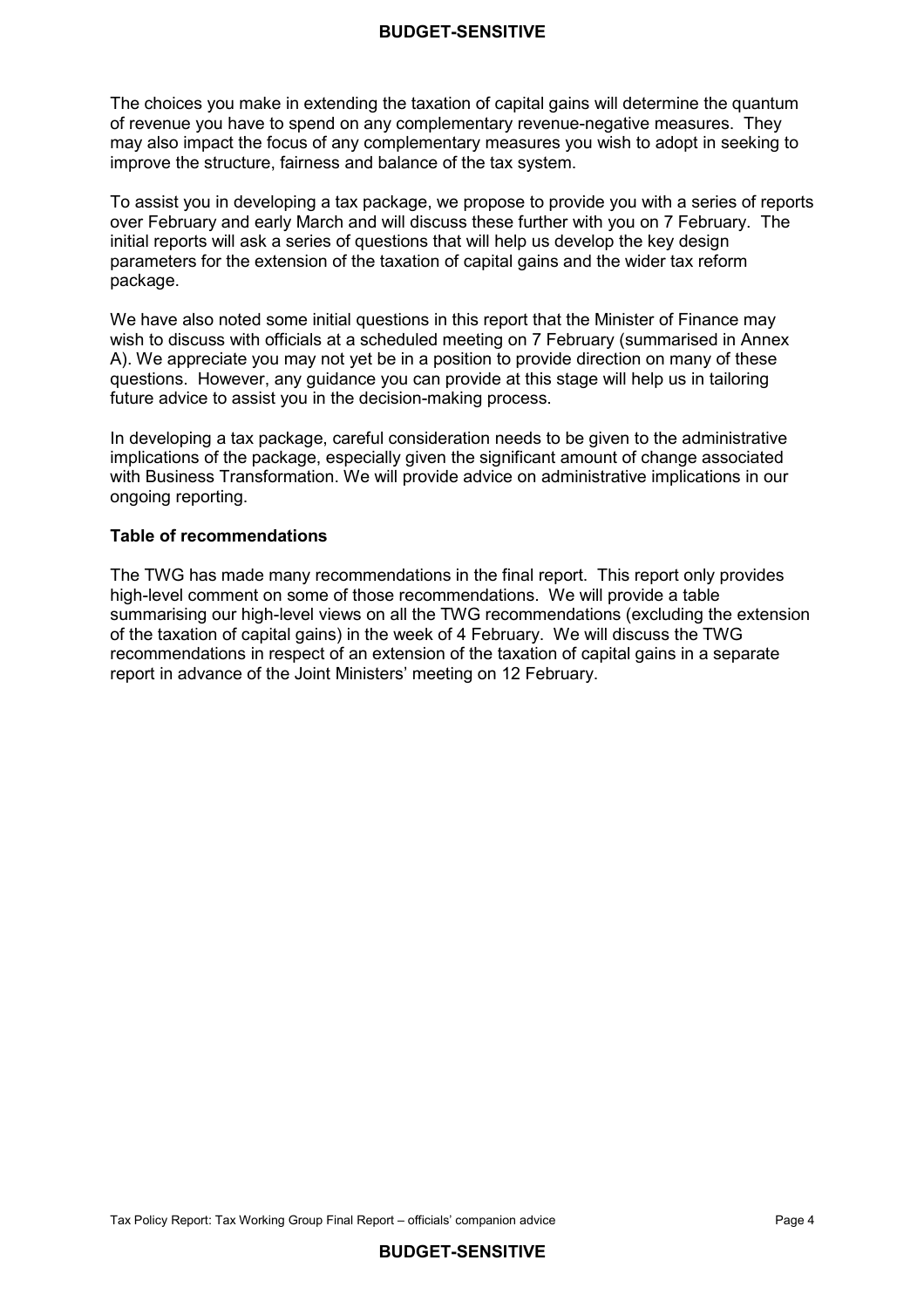## Recommended Action

We recommend that you:

a **note** the contents of this report.

**Noted/Not noted** 

*Noted/Not noted Noted/Not noted* 

- b **discuss** the report with officials on 7 February.
- c **indicate** any initial views on the questions in Annex A.

Mark Vink **Manager The Treasury**  Emma Grigg **Policy Director**<br> **Inland Revenue** 

Hon Grant Robertson New York Stuart Nash **Minister of Finance** 

**Minister of Finance Minister of Revenue** / /2019 / /2019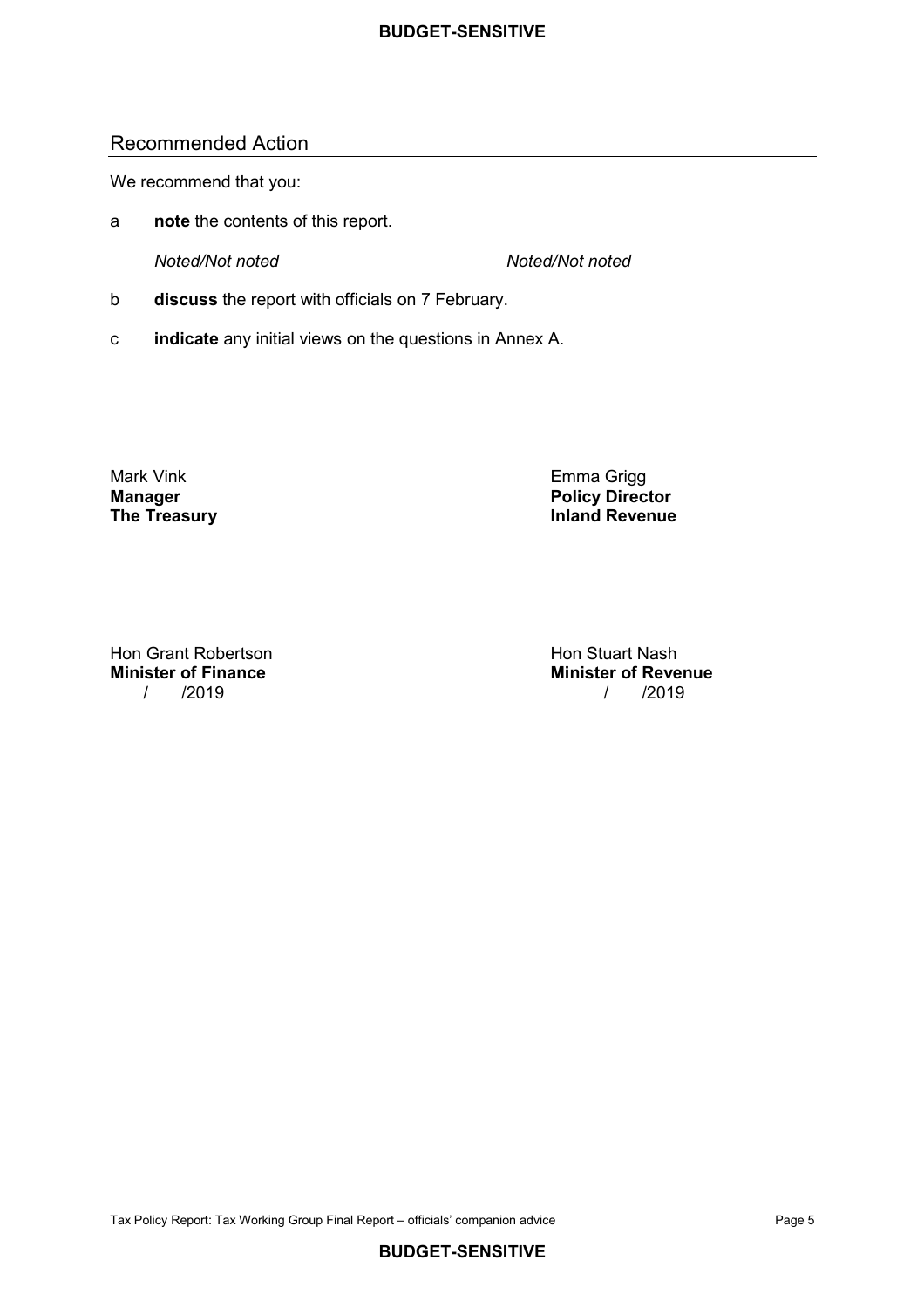# **Tax Policy Report:** Tax Working Group final report – officials' companion advice

## Purpose of Report

- $1<sub>1</sub>$  Working Group (TWG)'s final report, and seeks your initial steers on where you would like further advice, and how you would like us to engage with you over the coming months. 1. This report provides officials' high-level advice on the key recommendations in the Tax
- $\mathcal{P}$ The report is structured as follows:

| <b>Pages</b>   | <b>Topic</b>                 | <b>What is covered</b>                                   |  |
|----------------|------------------------------|----------------------------------------------------------|--|
| 6 to 7         | <b>Update on TWG's</b>       | Update on TWG's recommendations since our initial        |  |
|                | <b>Recommendations</b>       | advice provided to you on 14 December 2018               |  |
| 7 to 11        | <b>Overview of TWG's Key</b> | Overview of TWG's key recommendations and                |  |
|                | <b>Recommendations</b>       | officials' high-level views                              |  |
| 12 and         | <b>Next steps</b>            | Summarises the questions for Ministers in the report     |  |
| <b>Annex A</b> |                              | into a draft agenda for the meeting with the Minister of |  |
|                |                              | Finance on 7 February                                    |  |

- $3<sub>1</sub>$ This report accompanies the following documents also provided to you on 1 February:
	- The TWG's final report; and
	- $\bullet$ • The draft Cabinet paper for the TWG's final report and related briefing material.
- $\overline{4}$ We are currently preparing separate reports on:
	- $s9(2)(f)(iv)$
	- $\bullet$  February; • Options to reduce compliance costs for businesses to be delivered in the week of 4
	- $\bullet$  (excluding the extension of the taxation of capital gains) to be delivered in the week of 4 February; • A table summarising our high-level views on all the TWG recommendations
	- • Advice commissioned by the Minister of Revenue, including a comparison of capital gains tax regimes across countries, the economic performance in countries that have introduced a capital gains tax, and the distributional impact of taxing capital gains; and
	- $\bullet$  gains in advance of the Joint Ministers' meeting scheduled for 12 February. • The TWG recommendations in respect of an extension of the taxation of capital
- $5<sub>1</sub>$  Questions for Ministers are noted throughout this report for discussion at that meeting and summarised in a draft agenda at Annex A. We propose to discuss this report with the Minister of Finance on 7 February.

# Update on TWG's Recommendations

- $6.$  TWG. Since then, there have been two major developments that have affected the TWG's overall recommendations in its Final Report: We reported to you on 14 December 2018 on the key reforms being considered by the
	- • Revenue from a broad extension of the taxation of capital gains is now projected to be \$8.3 billion in the first five years following introduction, down from \$10 billion in the 14 December report. This revision was made because of additional information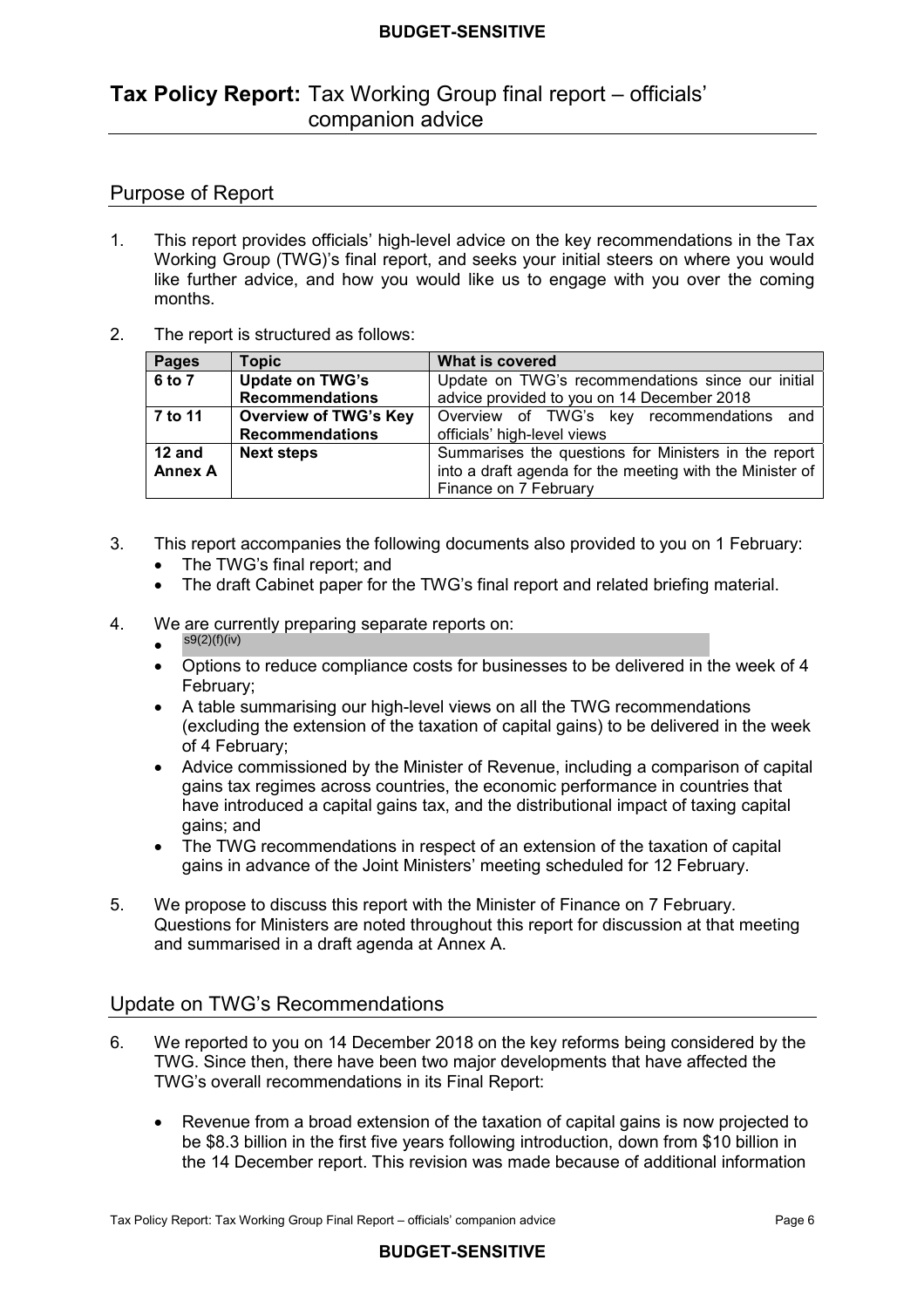received by officials and refinement of the modelling approach.<sup>1</sup> In response, the TWG has reduced the size of personal income tax reductions in its illustrative revenue-neutral packages.

 $\bullet$  taxation of capital gains be limited to residential rental property. This is discussed further on page 8 below. • A minority of the TWG (three members) has recommended that the extension of the

# Overview of TWG's Key Recommendations

## **Majority recommendation – broad extension of the taxation of capital gains**

- $7<sub>1</sub>$  taxation of capital gains, as part of a package including complementary revenue- negative measures to be determined by the Government depending on its priorities. The majority of the TWG's members have recommended a broad extension of the
- 8. Officials consider that a broad extension of the taxation of capital gains is the most effective way to meet the Government's objectives to improve the fairness, sustainability and integrity of the tax system, within the scope of the TWG's terms of reference. In particular, it would:
	- increasing the progressivity of the tax system; • Improve fairness, by raising taxes on income that is currently under-taxed and
	- remains resilient to future structural changes; and • Improve sustainability, by broadening the tax base and ensuring the revenue base
	- stemming from the capital/revenue boundary and the difference in the company tax rate and top personal tax rate. • Improve integrity, by reducing opportunities for tax planning and tax avoidance
- $\mathbf{Q}$  investment decisions by reducing the extent to which tax settings bias investment decisions. This will lead to a more efficient allocation of capital in the economy which by itself would improve productivity. 9. A broad extension of the taxation of capital gains should also increase the neutrality of
- $10.$ taxation of capital gains. These stem from the resulting lock-in effects<sup>2</sup>, additional compliance costs, and higher levels of taxation of savings and investment. These costs mean that, on its own, an extension of the taxation of capital gains will have some negative impact on efficiency and productivity, and add complexity to the tax system. We would not expect the negative impact on efficiency and productivity to be large in aggregate, but some sectors will be more affected than others. 10. On the other hand, there are some costs associated with a broad extension of the
- $11$  each of the Government's different objectives will depend on its design and how the revenue raised is used. There will be important trade-offs between objectives. For example, if the Government's overriding priority were for changes in the tax system to: The extent to which a broad extension of the taxation of capital gains contributes to
	- Reduce inequality revenue-negative measures could be focussed on supporting lower-income individuals;
	- Enhance efficiency and productivity revenue-negative measures could be focussed on improving business taxation to offset any negative effects on productivity from a broad extension of the taxation of capital gains.

 $\overline{a}$ 

 $^{\rm 1}$  The revenue from a broad extension of the taxation of capital gains is based on the TWG's design of a capital gains tax and will therefore change depending on the final design of the extension. The revenue may also change if newer information comes to light or through further quality assurance.

 $^2$  For assets that have increased in value, the tax liability is triggered when the assets are sold (or deemed to be sold). This may tend to lock taxpayers into existing assets instead of them selling to acquire preferred new assets.

 Tax Policy Report: Tax Working Group Final Report – officials' companion advice Page 7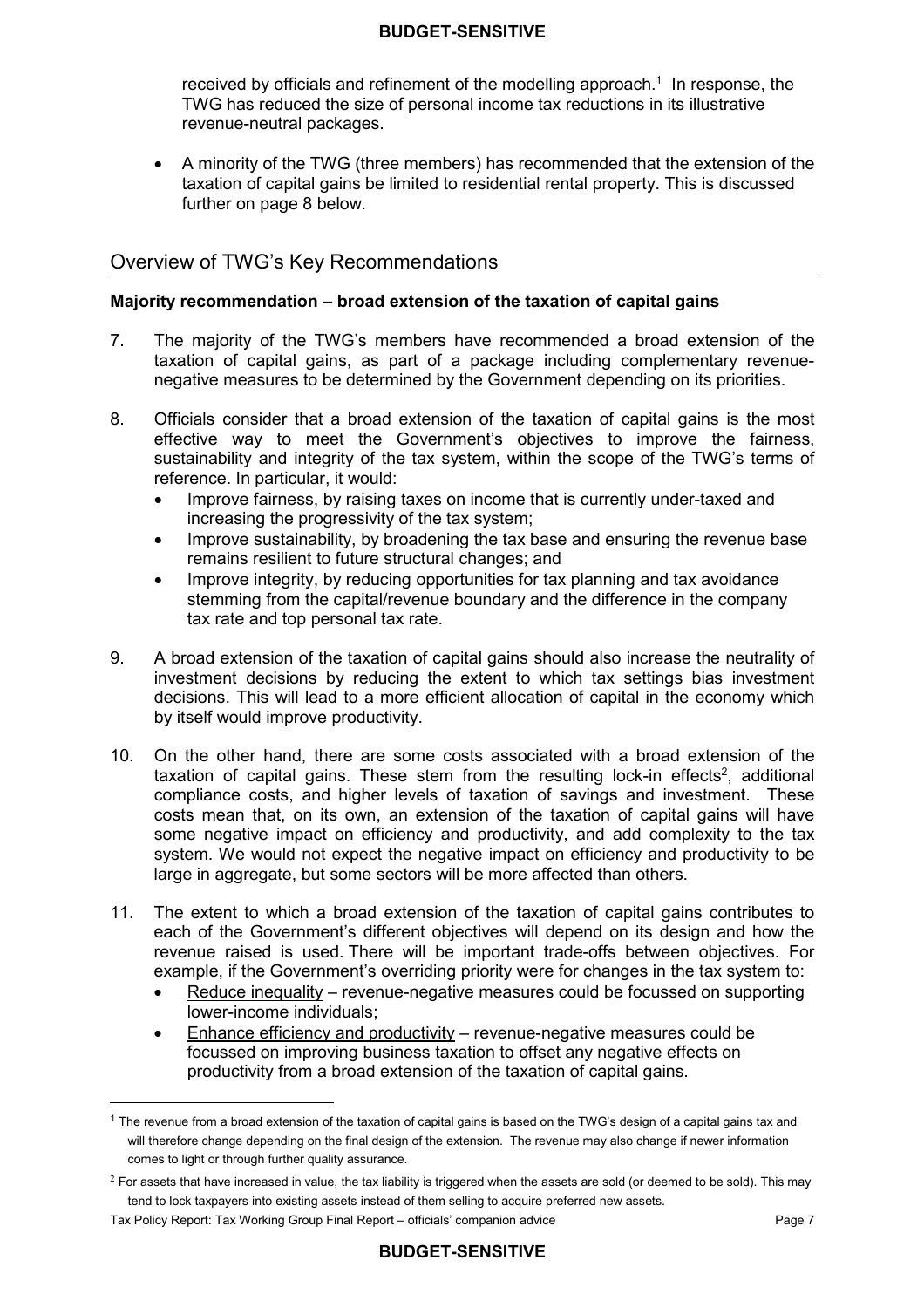## **Minority recommendation – limit extension of taxation to residential rental property**

- $12.$  taxation of capital gains be limited to residential rental property (with no further extension at this point). 12. A minority of the TWG's members have recommended that the extension of the
- 13. Officials consider that the minority recommendation would achieve the Government's objectives of improving the fairness, sustainability and integrity of the tax system to a significantly lesser extent than the broad extension of the taxation of capital gains recommended by the majority of the TWG's members. In particular, it would:
	- • Do much less to improve fairness and reduce inequality, as it would leave capital gains from non-residential capital assets – whose ownership is highly concentrated among higher-wealth households – untaxed;
	- extent, and therefore do less to ensure the revenue base remains resilient to future structural changes and • Do less to improve sustainability, as it would extend the tax base to a lesser
	- tax planning and tax avoidance to benefit from the capital/revenue boundary and the difference in the company tax rate and top personal tax rate. • Do much less to improve integrity, as there would still be significant opportunity for
- 14. The minority recommendation would also raise less revenue than the majority recommendation (\$2.8 billion rather than \$8.3 billion over five years). This means that there would be less revenue to fund complementary revenue-negative measures to help meet the Government's objectives.
- 15. However, the minority recommendation would have a less negative impact on productivity than a broad extension of the taxation of capital gains, unless a substantial part of the additional revenue raised under a broad extension of the taxation of capital gains is used to finance productivity enhancing measures. This is because it would have a smaller impact on the returns to saving, investment and entrepreneurship. Taxing capital gains earned through land, as opposed to other forms of capital assets, is also likely to create less economic distortions as land is in fixed supply.
- 16. We will provide you with additional comment on the majority and minority recommendations in our report on designing an extension of the taxation of capital gains (in advance of the Joint Ministers' meeting on 12 February).

## *Phasing in or partial extensions*

- 17. The TWG has noted that the Government could consider phasing-in a broad extension of the taxation of capital gains, or extending the taxation of capital gains to some assets but not others.
- 18. With regards to partial extensions, officials consider this would be generally less effective than a broad extension in achieving the Government's objectives for the reasons noted above on the minority recommendation.
- 19. With regards to phasing, officials note that, as previously advised, the timeline for implementing the broad extension of the taxation of capital gains by 1 April 2021 is very tight. Officials can meet the timeline, but it brings implementation risks of needing to make further legislative changes in future, which would impose higher uncertainty and compliance costs on taxpayers. As we have previously advised, the introduction of legislation until mid-2020 with effect from 1 April 2022 would substantially reduce these risks.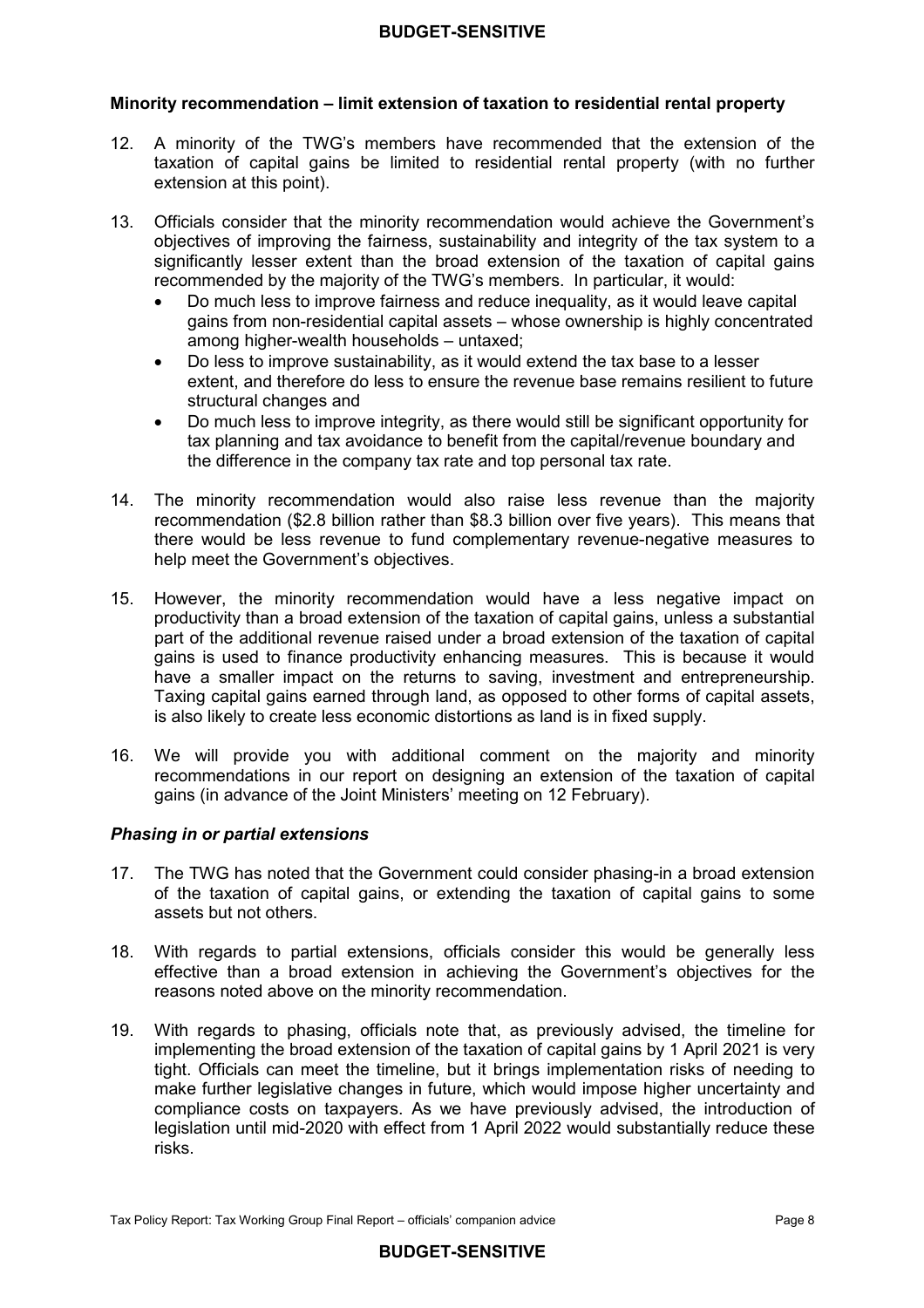- 20. However, we have also given further consideration to whether phasing-in a broad extension of the taxation of capital gains would be an alternate way to reduce these implementation risks while still extending taxation to some assets from 1 April 2021. The most feasible phasing option would be to extend taxation to residential rental property (or residential property) from 1 April 2021, and to other asset classes (such as rural, commercial and industrial property, shares, business assets and managed funds) from 1 April 2022 or 1 April 2023 onwards. Other phasing options are unlikely to reduce risks compared with a broad extension of the taxation of capital gains from 1 April 2021.
- $21.$  extension of the taxation of capital gains (in advance of the Joint Ministers' meeting on We will provide you with additional comment on phasing in our report on designing an 12 February).

#### **Question for Ministers**

 (including the extension of the taxation of capital gains)? c. Implement the extension to residential rental property from 1 April 2021, and to any other asset classes from 1 April 2022 or 1 April 2023. • What are Ministers' initial thoughts on the timing of introduction of a tax reform package a. Implement a tax reform package from 1 April 2021 *or*  b. Implement a tax reform package from 1 April 2022 *or* 

## **Environmental and ecological outcomes**

- 22. The TWG has developed a policy framework for assessing when environmental taxes could be usefully applied, and has highlighted specific areas where there is greater scope to use environmental taxes.
- $23<sup>2</sup>$  the TWG's specific recommendations is already underway in a number of areas. 23. Officials are largely supportive of these conclusions, and note that work that addresses

#### **The taxation of business**

- 24. The TWG has made several recommendations on the taxation of business. Some of these were included in the TWG's interim report – such as recommendations against reducing the company tax rate, or introducing a progressive company tax. Since then, the TWG has made further recommendations to support the productive economy, boost investment, and reduce compliance costs. These include:
	- Making changes to the loss continuity rules:
	- Making changes to the treatment of 'black-hole' expenditure;
	- Considering the reintroduction of depreciation deductions for buildings; and
	- Examining specific options to reduce business compliance costs.

25.  $s9(2)(f)(iv)$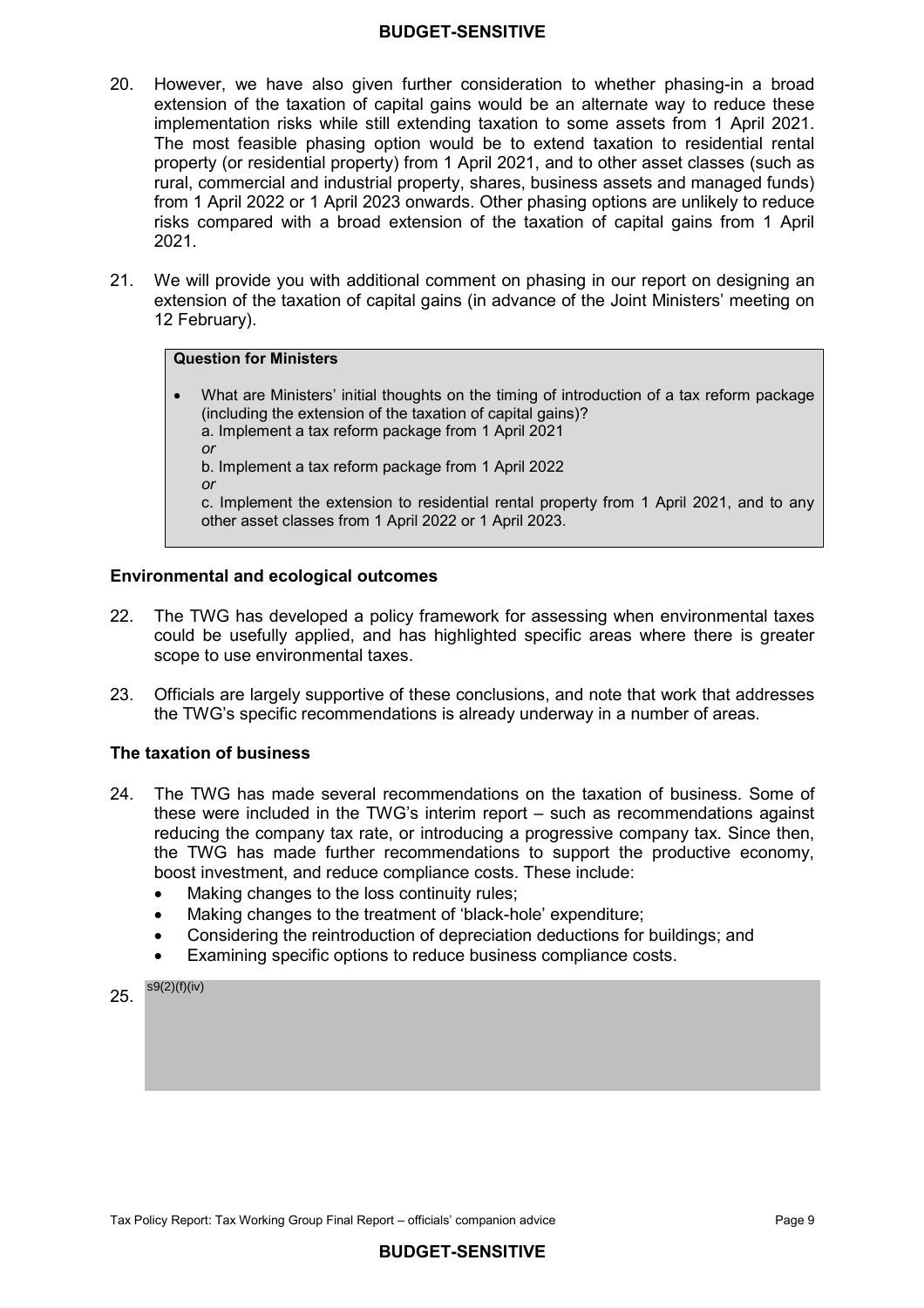$26.$  delivered to you in the week of 4 February. We are preparing a report on options to reduce business compliance costs to be

#### **Questions for Ministers**

 • Do Ministers wish to commission any particular advice on any of the business measures? Is there anything else Ministers would like to consider?

#### **Retirement savings**

- $27<sub>1</sub>$  and middle-income earners (or those on parental leave) provided through KiwiSaver to encourage people to save more for their retirement, and has proposed four potential measures to do so (summarised in Annex A). The TWG has recommended the Government consider increasing tax benefits for low-
- 28. and could be used to offset any additional taxes on savings brought about by a broad extension of the taxation of capital gains. However, officials consider that none of these measures are likely to significantly increase the amounts that individuals contribute to their KiwiSaver funds. If the Government's objective is to increase support for the lifetime welfare of lower-income households more generally, we consider that changes to tax and transfer settings would be more effective than these KiwiSaver measures. The suggested measures would support savers, especially those on lower incomes,

#### **Question for Ministers**

 • Do Ministers wish to commission any particular advice on any of the KiwiSaver measures? Is there anything else Ministers would like to consider?

#### **Personal income tax**

- $29.$  the objectives of the Government: The TWG noted that any changes to personal income taxation would need to reflect
	- TWG considers that the best means of doing so is through welfare transfers. If the Government wishes to improve incomes for very low income households, the
	- • If the Government wishes to improve incomes for certain groups of lower-to-middle- income earners, such as full-time workers on the minimum wage, the TWG considers that changes to personal income taxation may be a better option.
- 30. The TWG also considered a range of options to increase the progressivity of the personal tax system (summarised in Annex A). The TWG has a preference for increasing the bottom tax threshold – potentially combined with an increase in the second marginal tax rate – over introducing a tax-free zone.
- $31$  settings depends on the Government's objectives. 31. Officials consider that the appropriate design of any changes to personal income tax
- $32<sup>7</sup>$  levels, but the Government could consider investigating changes in all marginal rates and thresholds to increase efficiency and productivity. The TWG has not focused on personal income tax settings at middle-to-upper-income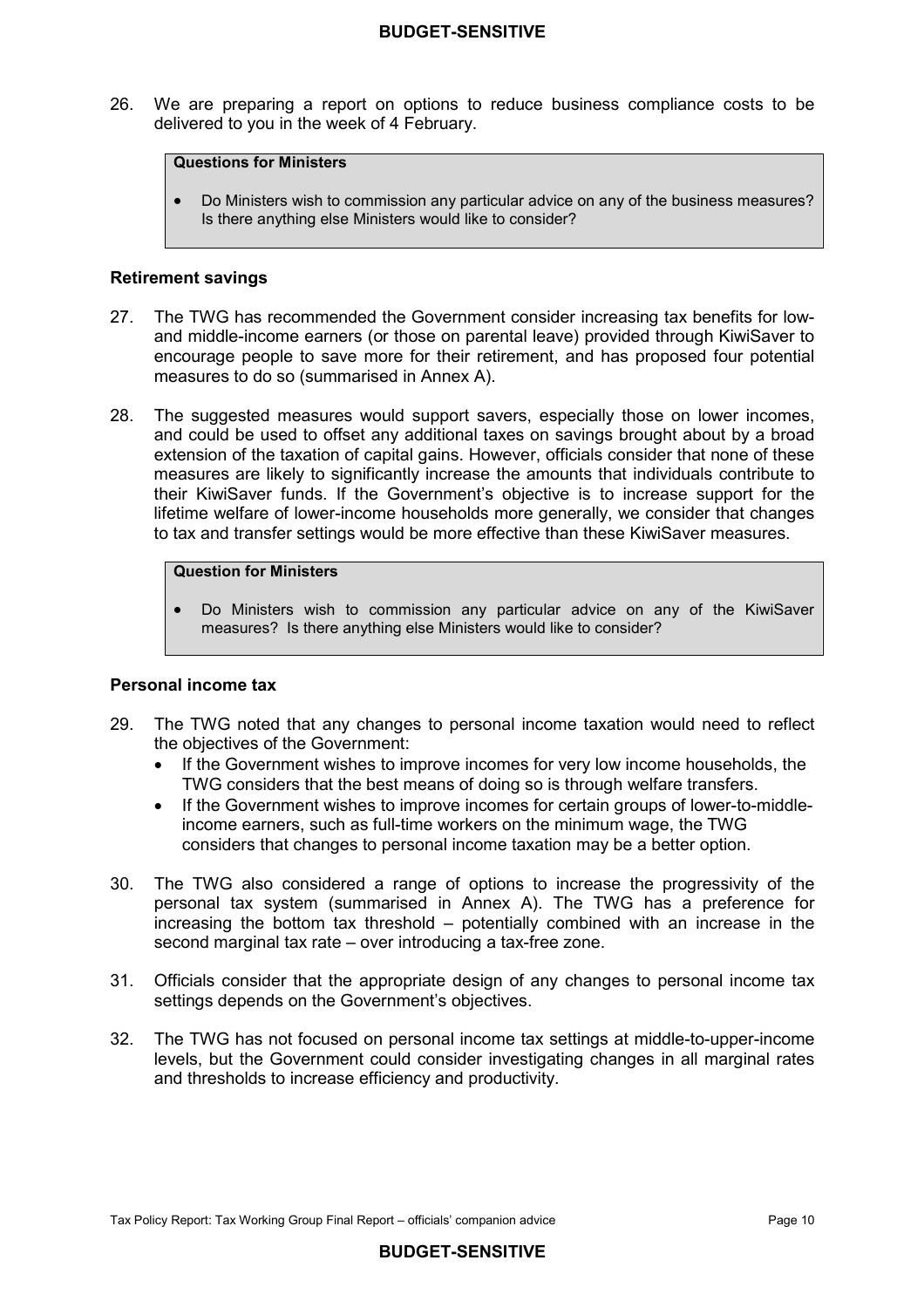- $33<sub>1</sub>$  credits) alongside changes to personal tax, and that you defer any decisions in this regard until after Budget 2019. This would allow time to take account of the WEAG's recommendations and to develop an integrated personal tax and welfare reform 33. Officials recommend you consider changes to transfer settings (i.e., benefits and package.
- 34.  $s9(2)(f)(iv)$

| <b>Question for Ministers</b>                                                            |
|------------------------------------------------------------------------------------------|
|                                                                                          |
| s9(2)(f)(iv)                                                                             |
|                                                                                          |
|                                                                                          |
|                                                                                          |
| Are Ministers supportive of the option of deferring decisions in this regard until after |
| Budget 2019 to account of the WEAG's recommendations?                                    |

## **Timelines**

- $35<sub>1</sub>$  General Election, legislation would need to be introduced by November 2019. Before this, there would need to be consultation on detailed design decisions, which would need to start around May with the release of a Government discussion document. 35. If Ministers want to enact legislation for a potential tax reform package before the 2020
- 36. An indicative timeline to achieve this is set out below:

| <b>February</b> | <b>TWG Final Report published</b><br>$\bullet$<br>Discussions with Joint Ministers on:<br>$\bullet$<br>Design details for extending the taxation of capital<br>$\circ$<br>gains<br>Overall package of measures<br>$\circ$ |  |
|-----------------|---------------------------------------------------------------------------------------------------------------------------------------------------------------------------------------------------------------------------|--|
| <b>March</b>    | Joint Ministers decisions on:<br>$\bullet$<br>Design details for extending the taxation of capital<br>$\circ$<br>qains<br>Overall package of measures<br>$\circ$                                                          |  |
| April           | Cabinet decisions on:<br>$\bullet$<br>Design details for extending the taxation of capital<br>$\circ$<br>gains<br>Overall package of measures<br>$\circ$                                                                  |  |
| <b>May</b>      | Government announces overall package of measures<br>Discussion document released                                                                                                                                          |  |
| <b>August</b>   | Cabinet decisions on final design details<br>Legislative drafting instructions issued                                                                                                                                     |  |

 $37.$  issues over the course of February and early March, in time for papers to be prepared to be taken to Cabinet in April. We propose to send you a series of reports throughout February to facilitate these decisions and to discuss this suggested process at the meeting with the Minister of Finance on 7 February. This timeline requires you to take a series of decisions on a large number of complex

#### **Question for Ministers**

- Are Ministers comfortable with the proposed timeline at paragraph 36?
- • How best can officials can best engage with Ministers and Cabinet over the coming months?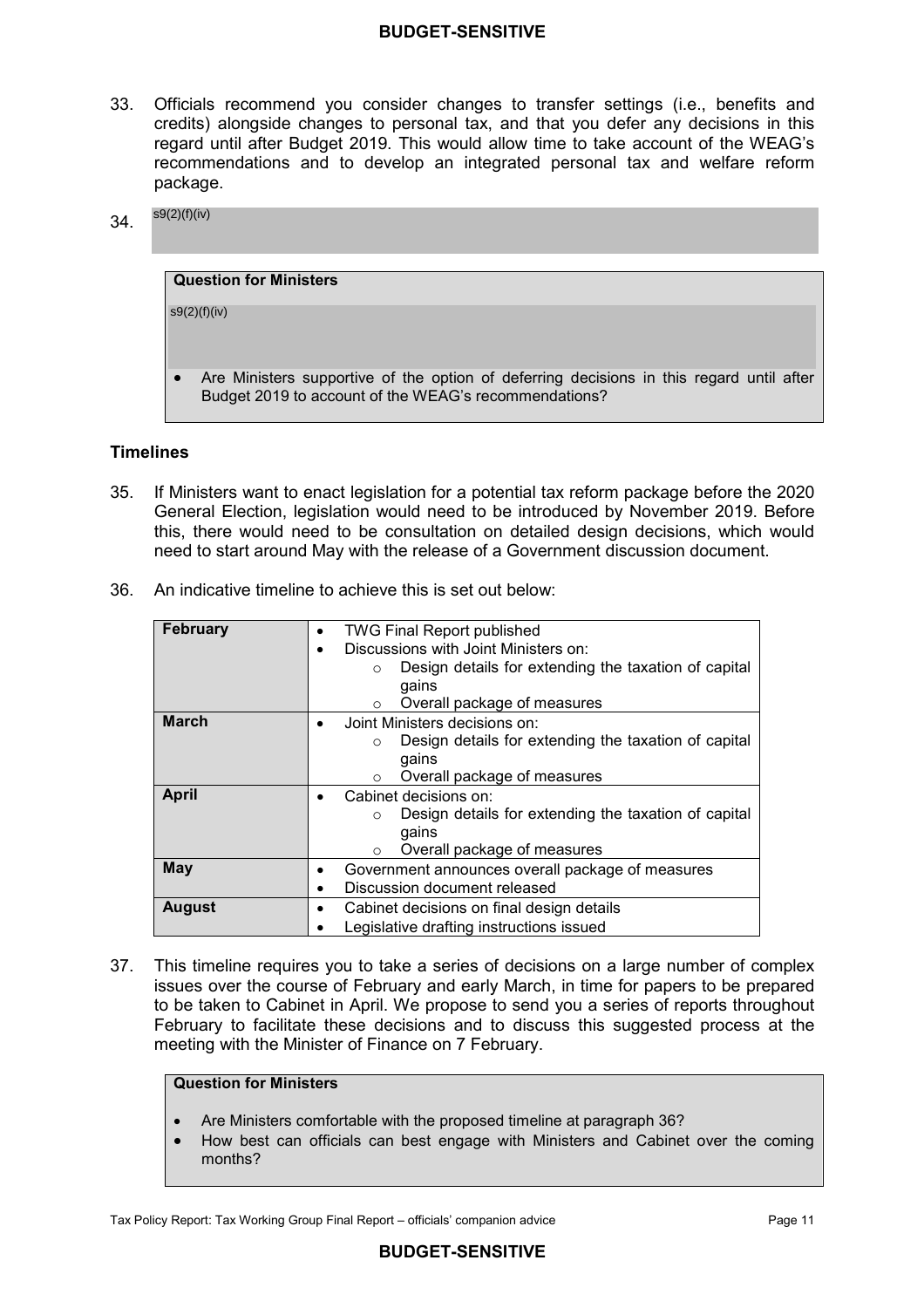## Next steps

38. this report. To help guide the discussion at the meeting, we have prepared the draft agenda in Annex A summarising the questions in this report. We appreciate you may not yet be in a position to provide direction on many of these questions. However, any guidance you can provide at this stage will help us in tailoring further advice to asset you in the decision-making process. 38. Officials are scheduled to meet with the Minister of Finance on 7 February to discuss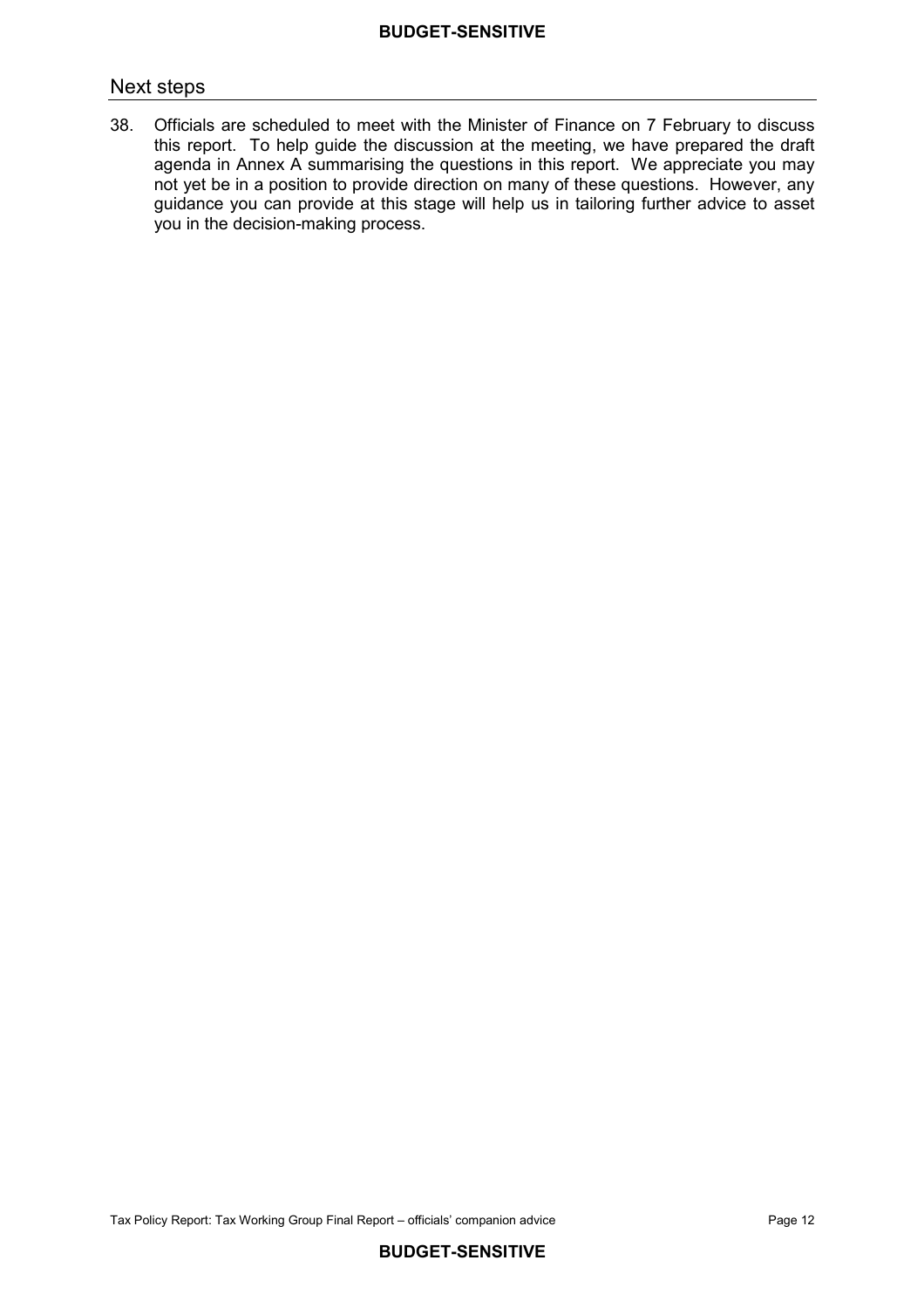## **ANNEX A:**

## **Meeting with Minister of Finance – 7 February 2019 Draft agenda for discussion**

#### **Early guidance on tax packages**

- 1. What are Ministers' current views on the balance of potential objectives for a tax reform package? Is there any particular advice or information that we could provide to assist Ministers in considering the options to achieve these objectives?
- 2. What are Ministers' initial thoughts on the timing of introduction of a tax reform package (including the extension of the taxation of capital gains)?
	- a. Implement a tax reform package from 1 April 2021 *or*
	- b. Implement a tax reform package from 1 April 2022 *or*
	- c. Implement the extension of the taxation of capital gains to residential rental property from 1 April 2021, and to any other asset classes from 1 April 2022 or 1 April 2023.

#### **Revenue-negative measures**

 3. Do Ministers wish to commission any particular advice on any of the following revenue-negative measures? Is there anything else Ministers would like to consider?

| <b>Revenue measures</b> |                                                                                   | <b>Rationale</b>                                                                     | <b>Further work</b>         |
|-------------------------|-----------------------------------------------------------------------------------|--------------------------------------------------------------------------------------|-----------------------------|
|                         | <b>Business and housing measures</b>                                              |                                                                                      |                             |
| a.                      | Allow businesses to claim<br>depreciation expenses on<br>buildings                | Encourage business<br>investment<br>efficiency<br>improve<br>and<br>οf<br>investment |                             |
| b.                      | Allow businesses to deduct<br>expenses for 'black hole'<br>expenditure            | innovation<br>Encourage<br>and<br>entrepreneurship                                   |                             |
| C.                      | Allow businesses to keep losses<br>when the owner changes                         | Make it easier for small companies<br>to expand                                      |                             |
| d.                      | Options to reduce business<br>compliance costs                                    | compliance<br>Reduce<br>costs<br>or<br>businesses                                    | Advice<br>in<br>preparation |
| e.                      | Remove residential rental loss<br>ring-fencing                                    | Reduce upward pressure on rents<br>and increase efficiency                           |                             |
|                         |                                                                                   | <b>KiwiSaver measures</b>                                                            |                             |
| $f_{\perp}$             | Decrease lower KiwiSaver PIE<br>rates                                             | Encourage saving by lower-income<br>earners                                          |                             |
| g.                      | Provide the maximum level of<br>Member Tax Credits for those on<br>parental leave | Provide support through KiwiSaver<br>for those on parental leave                     |                             |
| h.                      | Remove tax on employer<br>contributions to lower-income<br><b>KiwiSavers</b>      | Encourage saving by lower-income<br>earners                                          |                             |
| i.                      | Increase the Member Tax Credit                                                    | Encourage<br>through<br>saving<br>KiwiSaver                                          |                             |
|                         | <b>Personal income measures</b>                                                   |                                                                                      |                             |
| s9(2)(f)(iv)            |                                                                                   |                                                                                      |                             |